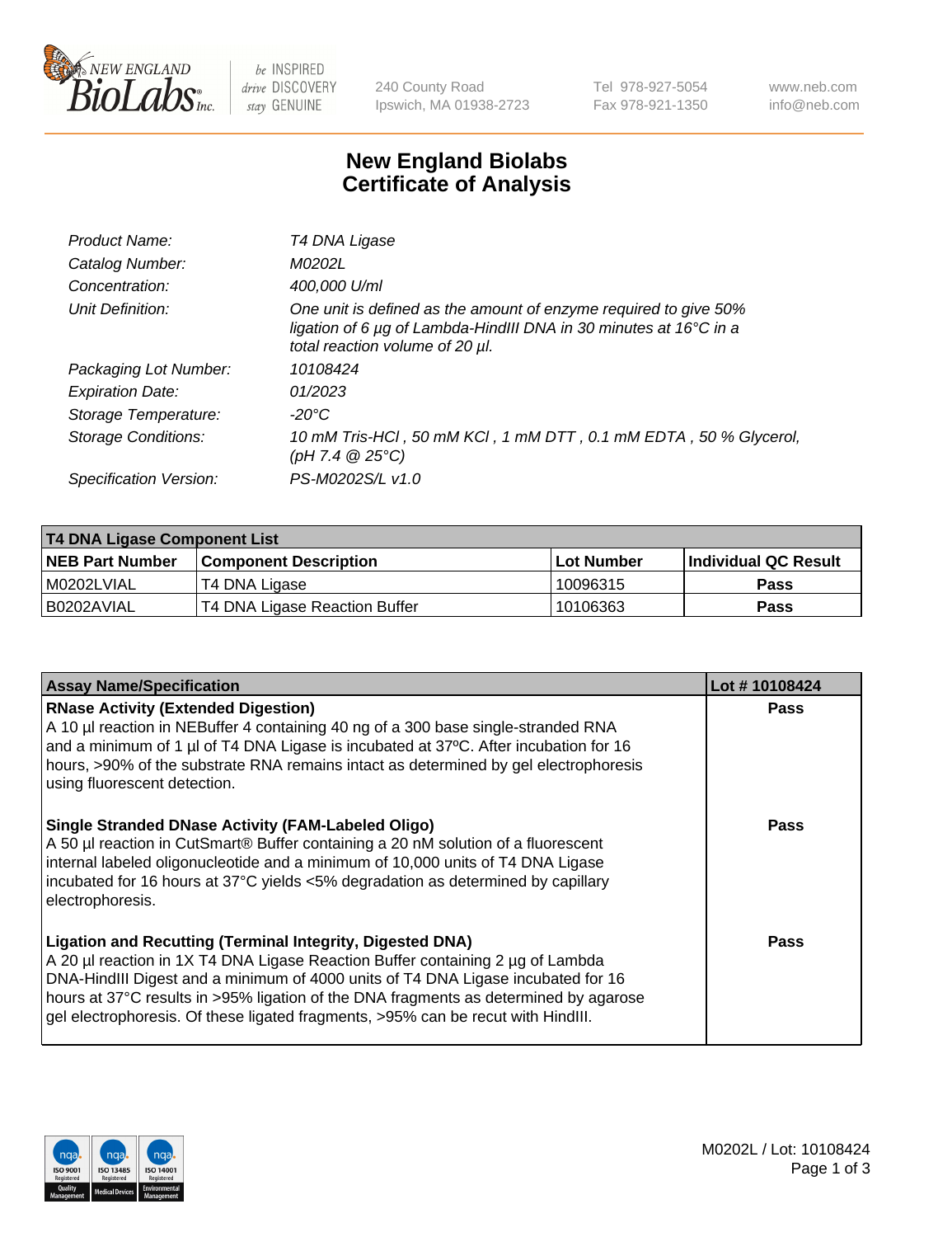

be INSPIRED drive DISCOVERY stay GENUINE

240 County Road Ipswich, MA 01938-2723 Tel 978-927-5054 Fax 978-921-1350

www.neb.com info@neb.com

| <b>Assay Name/Specification</b>                                                                                                                                                                                                                                                                                                                                                                             | Lot #10108424 |
|-------------------------------------------------------------------------------------------------------------------------------------------------------------------------------------------------------------------------------------------------------------------------------------------------------------------------------------------------------------------------------------------------------------|---------------|
| <b>Non-Specific DNase Activity (16 Hour)</b><br>A 50 µl reaction in NEBuffer 1 containing 1 µg of CIP-treated Lambda-HindIII DNA and<br>a minimum of 2000 units of T4 DNA Ligase incubated for 16 hours at 37°C results in a<br>DNA pattern free of detectable nuclease degradation as determined by agarose gel<br>electrophoresis.                                                                        | <b>Pass</b>   |
| <b>Protein Concentration (A280)</b><br>The concentration of T4 DNA Ligase is 0.4 mg/ml $+/-$ 10% as determined by UV<br>absorption at 280 nm. Protein concentration is determined by the Pace method using<br>the extinction coefficient of 57,675 and molecular weight of 55,292 daltons for T4<br>DNA Ligase (Pace, C.N. et al. (1995) Protein Sci., 4, 2411-2423).                                       | Pass          |
| <b>Protein Purity Assay (SDS-PAGE)</b><br>T4 DNA Ligase is ≥ 95% pure as determined by SDS-PAGE analysis using Coomassie Blue<br>detection.                                                                                                                                                                                                                                                                 | Pass          |
| qPCR DNA Contamination (E. coli Genomic)<br>A minimum of 2000 units of T4 DNA Ligase is screened for the presence of E. coli<br>genomic DNA using SYBR® Green qPCR with primers specific for the E. coli 16S rRNA<br>locus. Results are quantified using a standard curve generated from purified E. coli<br>genomic DNA. The measured level of E. coli genomic DNA contamination is ≤ 1 E. coli<br>genome. | Pass          |
| <b>DNase Activity (Labeled Oligo, 3' extension)</b><br>A 50 µl reaction in CutSmart® Buffer containing a 20 nM solution of a fluorescent<br>labeled double-stranded oligonucleotide containing a 3' extension and a minimum of<br>10,000 units of T4 DNA Ligase incubated for 16 hours at 37°C yields <5% degradation<br>as determined by capillary electrophoresis.                                        | <b>Pass</b>   |
| <b>DNase Activity (Labeled Oligo, 5' extension)</b><br>A 50 µl reaction in CutSmart® Buffer containing a 20 nM solution of a fluorescent<br>labeled double-stranded oligonucleotide containing a 5' extension and a minimum of<br>10,000 units of T4 DNA Ligase incubated for 16 hours at 37°C yields <5% degradation<br>as determined by capillary electrophoresis.                                        | <b>Pass</b>   |
| Double Stranded DNase Activity (Labeled Oligo)<br>A 50 µl reaction in CutSmart® Buffer containing a 20 nM solution of a fluorescent<br>labeled double-stranded oligonucleotide containing a blunt end and a minimum of<br>10,000 units of T4 DNA Ligase incubated for 16 hours at 37°C yields <5% degradation<br>as determined by capillary electrophoresis.                                                | Pass          |
| <b>Endonuclease Activity (Nicking)</b><br>A 50 µl reaction in NEBuffer 1 containing 1 µg of supercoiled PhiX174 DNA and a                                                                                                                                                                                                                                                                                   | Pass          |